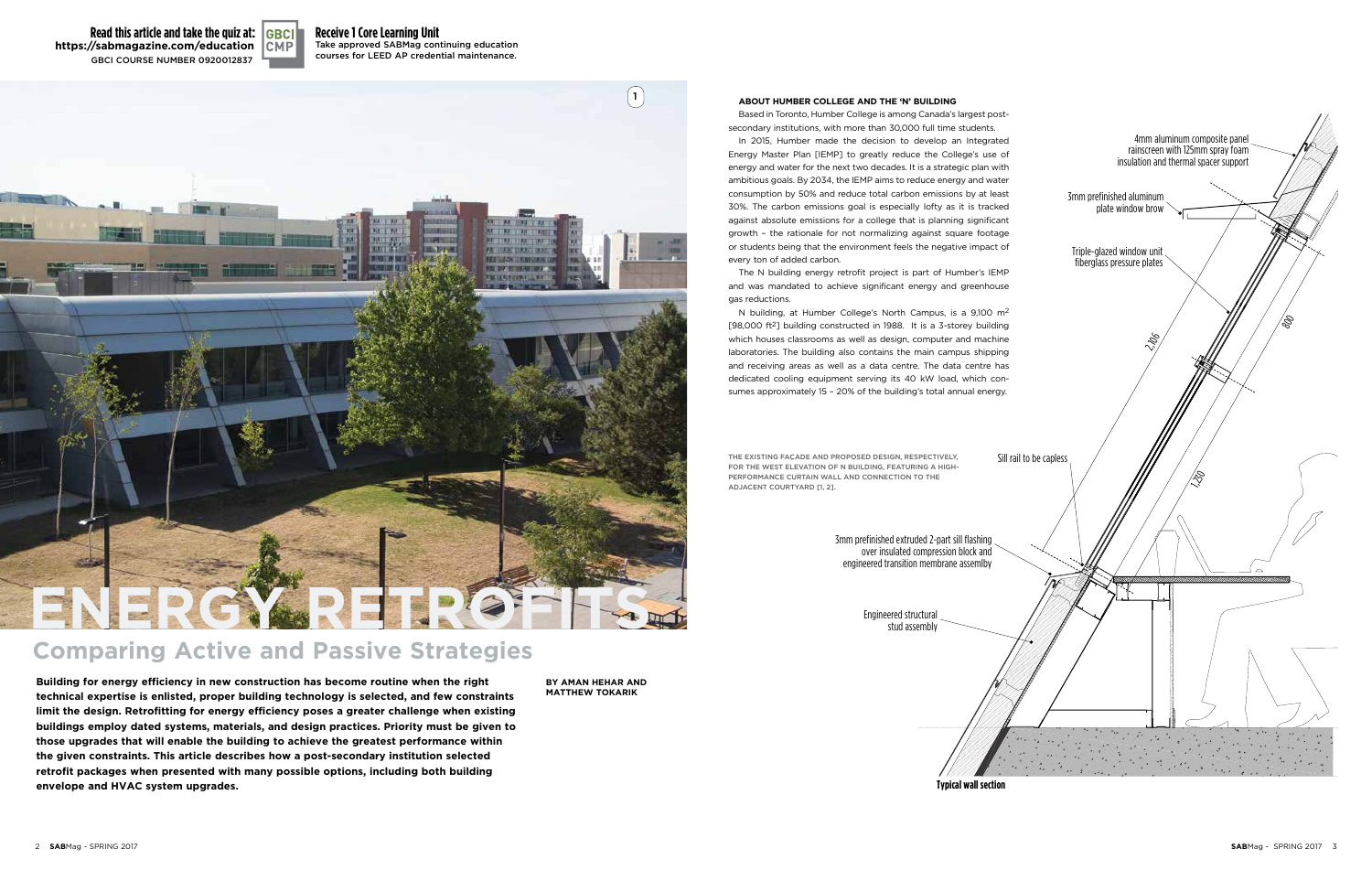The exterior façade has sections of exposed structural concrete and masonry, sloped aluminum sandwich panels, and curtain wall glazing. Space conditioning is provided by a central chiller and steam boiler plant, which also serves much of the campus, as well as three roof top units [RTU's] with gas fired heating and direct expansion [DX] cooling. A dedicated cooling system provides chilled water for the data centre. Supply air is delivered to the spaces with variable air volume [VAV] systems.

As part of a value engineering exercise during the original design of the building, the proposed rainscreen for exterior cladding was omitted. As a result, the building has experienced significant water penetration issues for over a decade. Temporary solutions to improve the face-seal, which have far exceeded the initial value engineering cost savings, have failed to resolve the underlying issues.

MORRISON HERSHFIELD



Glazing Configuration Air Side Heat Recovery **Wall Package** Roof Insulation DCV Campus EUI **Energy Savings** 260  $0.30 0.08$ Double East & Double-West  $0.28 -$ Best  $2"$  Ext  $0.07$  $250 0.26 0.24 0.06$  $240 0.22 -$ Data Centre Preheat 0.05  $0.20 230 -$ Better Double East & Triple West  $0.18 0.04$  $220 0.16 -$ Dual Core  $0.03$  $4"$ Fxt  $-0.14 210 0.12 -$ Existing Existing  $200 0.10 0.01$ Enthalpy Whe  $0.08 190 0.06 0.00$  $0.04 180 -0.01$  $0.02 -$ Triple East & Triple West Good  $170 0.00 -0.02 -$ 

**Building Energy Performance Map** 

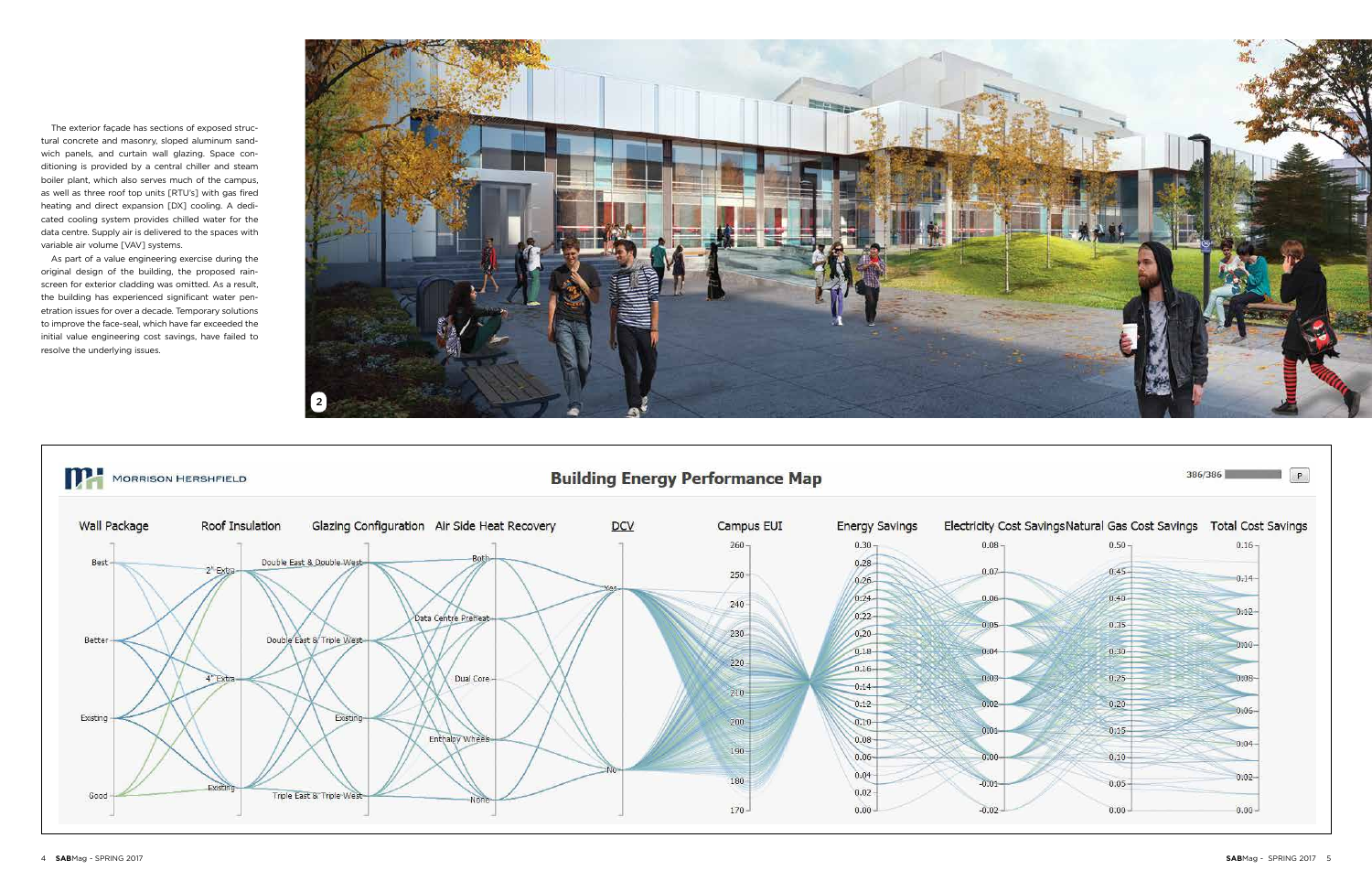A review of the envelope was recently undertaken by a building science consultant and several issues including failing sealants, displaced gaskets, lack of air/weather barrier tieins, missing flashings and corroding fasteners were identified. Due to the advanced state of disrepair, a complete replacement of the existing panels was recommended.

#### **Why retrofit?**

For an institutional owner, or those with similarly large portfolios, it is important to factor existing assets into broad sustainability or energy efficiency strategies. Although it is exciting to plan a new state-of-the-art facility, aging building stock must not be overlooked as such structures may comprise the majority of a typical building portfolio. Apart from the operational energy savings an energy retrofit will provide, there are many other reasons to upgrade an existing facility.

For common building materials, such as steel, concrete, aluminum, glass, and rock wool, a vast amount of energy is needed to melt and process raw material, transport product, and construct on site. All of this embodied energy is stored in the building as it is in service. By retrofitting existing buildings, unnecessary carbon emissions associated with demolition, material production, and new construction can be avoided.

From Humber's perspective, the decision to invest in the envelope replacement was a relatively easy one. The building is built like a tank – having originally been designed for heavy machinery programs, the concrete structure is in good condition and was built to last. The college has also invested in significant interior renovations over the years to cater to changing functions and user demands. Once the envelope has been replaced, the service life of the building should be significantly increased.

Thermal comfort and indoor air quality problems are often sited in buildings with poor thermal envelopes and dated mechanical systems. Especially for occupants sitting next to windows, a cold draft, extreme solar exposure, or a cycling HVAC system trying to keep up to the demand can lead to discomfort. Combined with underperforming ventilation systems and control strategies, indoor air can seem stale and stagnant. By improving envelope thermal performance and air system controls, thermal comfort and indoor air quality can be maintained with less reliance on conditioned air delivery.

As is the case for many campuses or other dense urban settings, space for expansion at Humber College is limited. Further, for all asset owners, capital investment, cash flow, and returns are always top of mind. Improving existing buildings, rather than constructing new ones, provides desirable space on already-owned land for less capital.

And because the envelope had to be changed anyway for deferred maintenance reasons, the opportunity was taken to upgrade the building for superior energy efficiency at the same time.

#### **Deferred Maintenance**

Deferred maintenance refers to the financial value of building maintenance and repairs that are past due, typically due to lack of funds. In a 2010 report, the Auditor General of Ontario estimated that the deferred maintenance backlog at colleges was in the range of \$568 to \$745 million. Without a significant investment, the problem with deferred maintenance is that the backlog continues to get larger as more and more infrastructure comes due for repair. Indications are that the backlog for the college sector has since increased and may now be as high as \$1 billion.

The sector as a whole is operating in an era of changing demographics and funding models that mean that operating and maintenance budgets continue to feel squeezed. The bottom line is that colleges have to be extremely selective when making investments in existing infrastructure.

#### **Holistic energy analysis**

Humber had to select a combination of building envelope and HVAC system retrofit options that best aligned with the IEMP, addressed the building's durability and condition issues, and made financial sense.

The first step was to identify all possible retrofit options based on the condition of the building, system design, age of equipment, and building energy use pattern. From an initial assessment, the following items were put forward as possible retrofit options: additional wall and roof insulation, highperformance glazing, thermal bridge mitigation, RTU heat recovery ventilation, data-centre heat recovery, demand control ventilation [DCV], VAV box upgrades, a steam-to-hot water heat exchanger upgrade, and domestic hot water [DHW] production improvement.

Humber College used a holistic energy approach to select a retrofit package for the N Building. The strategy meets their IEMP carbon target while remaining within the capital budget, and will provide ongoing operational energy savings over the remaining lifecycle of the building. These benefits are additional to moisture and durability improvements that originally spurred the retrofit action, and show the advantage of addressing energy issues in parallel with condition upgrades or end-oflife equipment upgrades.

Some of these items were removed quickly from the list without any detailed analysis. Humber plans to replace the central steam boiler plant with a hot water boiler plant in the near future, so all steam-to-hot water heat exchangers will be removed making any heat exchanger upgrade a temporary solution. Humber concluded that the DHW upgrade was out of the scope of this capital project because the DHW boiler for N Building was located in a separate neighboring building. They also decided to forego the VAV box upgrade because ultimately it would do little to improve the operational efficiency of the building relative to the other measures.

A detailed energy analysis was performed to compare the efficacy of the remaining retrofit options. An energy model was created using drawings, site visit findings, energy use data, and discussions with the building operator to imitate the energy performance of the existing building. This analysis method was selected because it is otherwise difficult to compare the interactions of concurrently changing envelope and HVAC parameters.

For the remaining energy efficiency measures – thermal envelope improvements, air-side heat recovery, and DCV – improvement values were assigned along a range of realistic intervention. For example, 50 mm [2 in.], 100 mm [4 in.], or 150 mm [6 in.] of wall insulation thickness, or 70% versus 85% sensible energy recovery effectiveness could be tested in the energy model.

To capture the holistic effects of the upgrades, each possible parametric combination was tested. This resulted in 386 unique simulations. Engineering consultant Morrison Hershfield's Performance Mapping Tool, for the N Building simulation batches, was used to visualize and compare the data produced by the simulations. Vertical axes on the left, labelled wall package, roof insulation, glazing configuration, air side heat recovery, and DCV, represent tested energy conservation measures. Vertical axes on the right, labelled campus EUI, energy savings, electricity cost savings, natural gas savings, and total cost savings, report the results produced. Each curve represents a unique simulation. This type of visualization can be customized to include any input parameters or results of interest, and can be produced for thousands of comparative simulations if desired.

By manipulating the Performance Mapping Tool to filter simulations with unwanted results [i.e., high campus EUI, low cost savings], input trends can be observed to aid in decision making. This workflow and visualization streamlined Humber's decision making process and made for efficient use of stakeholder meetings. By assessing all possible combinations at the start of the study, any 'what if' scenario was available for immediate consideration.

#### **Selected measures**

The results from the energy analysis were compared to the cost estimates provided by the cost consultant. By comparing these two datasets, Humber was able to see which retrofit packages would provide the best energy savings for a given investment, and where diminishing returns made additional investment unattractive.

For example, investment in heat recovery ventilation provided significant energy savings, but the more efficient heat recovery unit did not add equally significant energy savings and therefore did not make sense to pursue financially. Similarly, the cost and effort required to recover the data centre waste heat did not lead to proportional energy savings and was therefore not selected.

The final package chosen by Humber included the most efficient wall package with improved thermal-bridging details, additional exterior roof insulation, triple-glazed curtain wall with thermally broken frames, RTU enthalpy wheels, and DCV. Building N is expected to save approximately 29% annual energy by implementing the energy retrofit.

#### **Looking forward**

It is critical for today's students, the leaders of tomorrow, to understand how sustainability relates to their lives and future careers. They will need new knowledge and skills to be able to address the challenges they will face in the 21st century and beyond. Humber College truly believes that incorporating the concepts of sustainability into learning can help shape the future – so much so that the IEMP specifically attempts to find linkages with Humber's academic curriculum.

On the N building project specifically, a multi-disciplinary student team covering various programs – architectural technology, sustainable energy & building technology, civil engineering technology, project management and supply chain management – was created and tasked with designing the project in parallel. Working towards creating various deliverables, the student team meets regularly with the architecture and engineering professionals involved on the project to get feedback and garner insights.

Putting the students in a multi-disciplinary team environment that will mimic their future careers and give them an opportunity to interact with industry professionals is not only invaluable, but also not that difficult to do for a project already happening on campus. Humber hopes to continue this model on future projects.

### **Conclusion**

Aman Hehar, P. Eng., LEED AP BD+C is the Energy Efficiency Manager at Humber College. Matthew Tokarik, M.A.Sc., E.I.T., CPHC is a Building Energy Consultant at Morrison Hershfield in Toronto, ON.